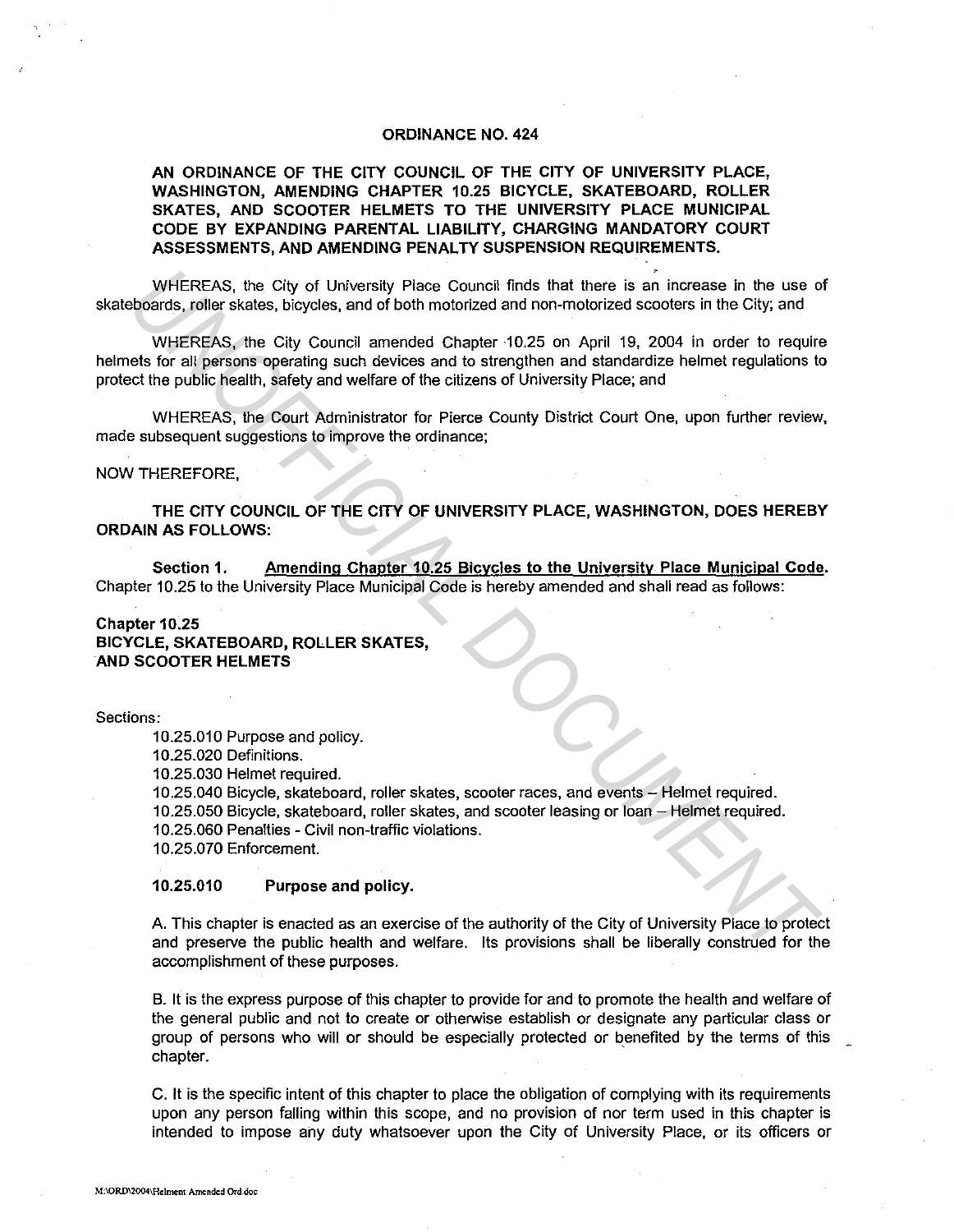employees, including members of its contracted Police Department, for whom the implementation or enforcement of this chapter shall be discretionary and not mandatory.

 $\frac{1}{2}$ .

D. Nothing contained in this chapter is intended to be, nor shall be, construed to create or to form the basis for a liability on the part of the City of University Place, or its officers, employees, or agents, for any injury or damage resulting from the failure of any person subject to this chapter to comply with this chapter, or by reason or in consequence of any act or omission in connection with the implementation or enforcement of this chapter on the part of the City of University Place by its officers, employees, or agents.

### **10.25.020 Definitions.**

As used. in this chapter, the following terms shall have the meanings indicated, unless every context clearly requires otherwise:

A. "Bicycle" means every device propelled solely by human power upon which a person or persons may ride having two tandem wheels, either of which is 16 inches or more in diameter, or three wheels, any one of which is more than 20 inches in diameter (RCW 46.04.071). Within this chapter, the term "bicycle" shall include any attached trailers, side cars, and/or other device being towed by a bicycle. with the implementation or enforcement of this chapter on the part of the City of University Pla<br> *UN Its officers, employees, or agents.*<br>
10.25,020 Definitions.<br>
As used in this chapter, the following terms shall have th

B. "Guardian" means a parent, legal guardian, an adult with custody, or temporary guardian who maintains responsibility, whether voluntary or otherwise, for the safety and welfare of a person under the age of 18 years.

C. "Helmet" means a head covering that meets or exceeds safety standards of the Consumer Product Safety Commission, 15 USCS § 6004, or the Snell Foundation, or such nationally recognized standard for bicycle, skateboard, roller skate, or scooter helmet performance as the City Council may subsequently adopt.

D. "Public area" means public roadways, bicycle paths, parks, or any right-of-way or publicly owned facility under the jurisdiction of the City of University Place.

E. "Roller skates" means a pair of shoes or boots mounted upon two sets of wheels, or mounted upon three or more sets of wheels located one behind the other under the attached shoe or boot, and is most often propelled by the user in an upright, standing position.

F. "Scooter'' means a footboard mounted upon two or more wheels, controlled by an upright steering handle, and is propelled by the user usually in an upright position or kneeling. "Scooter" includes a footboard mounted upon two or more wheels controlled by an upright steering handle that is propelled by an engine.

G. "Skateboard" means a board of any material with wheels affixed to the underside, designed to be ridden by a person.

## **10.25.030 Helmet required.**

A. Any person bicycling, skateboarding, roller-skating, riding a scooter, or riding as a bicycle passenger on or in tow of a bicycle, skateboard, roller skater, or scooter upon any public area in the City of University Place shall wear an approved helmet designed for safety that meets or exceeds the standards adopted in this chapter and shall have either the neck or chin strap of the helmet fastened securely while the bicycle, skateboard, roller skates, or scooter is in motion.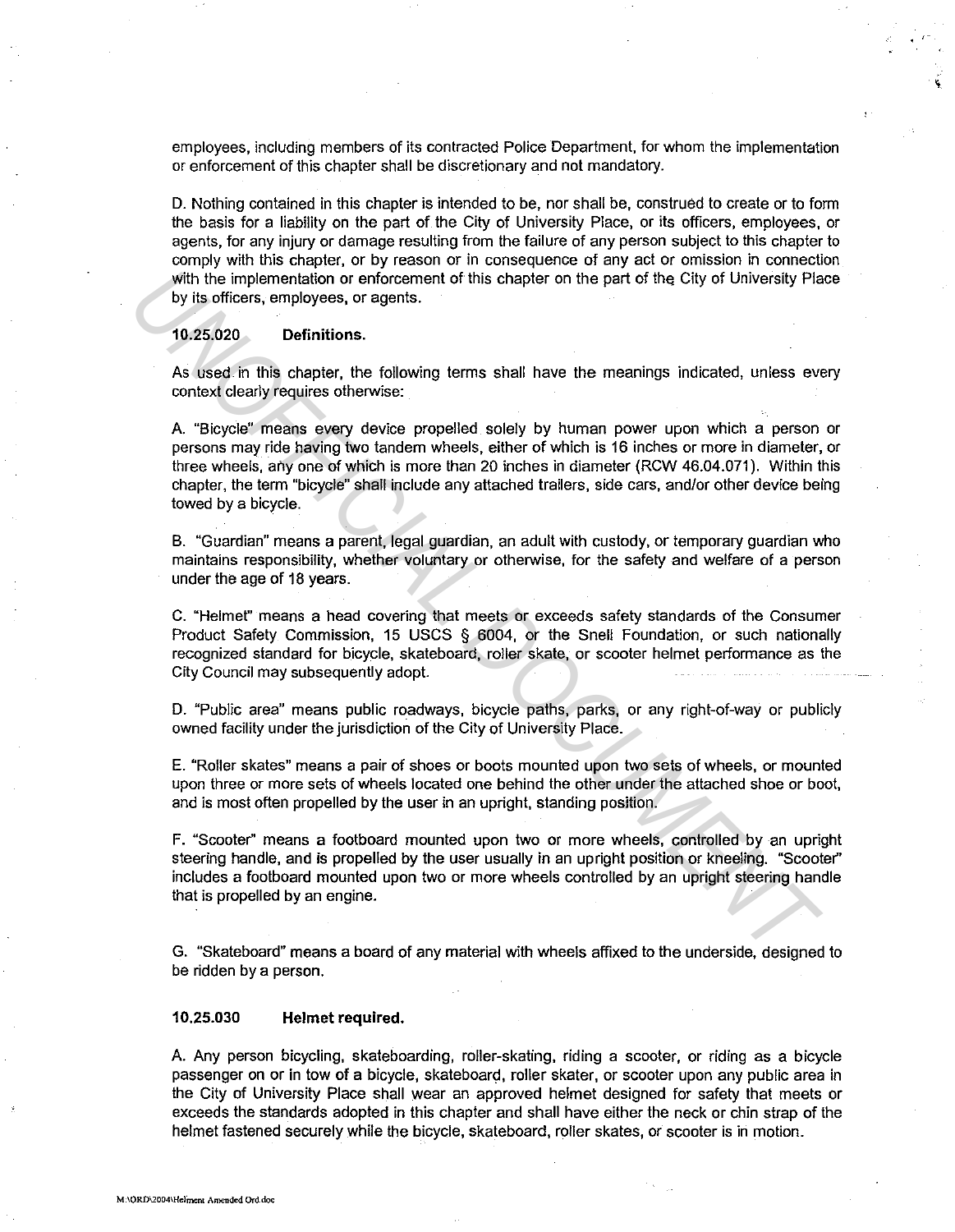B. No person shall transport another person on or in tow of a bicycle, skateboard, roller skates, or scooter upon any public area in the jurisdiction of the City of University Place, unless the passenger is wearing a helmet that meets the requirements of this chapter.

C. A parent or guardian is responsible for requiring that a child under the age of 16 years wears a bicycle helmet while bicycling. riding as a passenger or in tow of a bicycle or while skateboarding, roller-skating, or riding a scooter, while riding as a passenger on a bicycle or in any public area in the City of University Place, and has the neck or chin strap of the helmet fastened securely.

# 10.25.040 Bicycle, skateboard, roller skate, scooter races, and events - Helmet required.

A. Any person managing a bicycle, skateboard, roller skate, or scooter race, an organized event involving bicycling, skateboarding, roller-skating, riding a scooter, or a bicycle tour in the public areas of the City of University Place shall require that all participants on or in tow of bicycles, skateboards, roller skates, or scooters wear approved helmets.

B. The person managing any such event shall include the helmet requirement in any promotional brochures and on registration materials.

## 10.25.050 Bicycle, skateboard, roller skates, and scooter leasing or loan - Helmet required.

A. Any person engaging in the business of renting or loaning (e.g., a test drive) any bicycle, skateboard, roller skates, or scooter for use in any public place in the City of University Place shall supply the persons leasing or using bicycles, skateboards, roller skates, or scooters with approved helmets as defined herein, along with the bicycles, skateboards, roller skates, or scooter, unless the bicycle, skateboard, roller skates, or scooter riders and passengers possess approved helmets of their own, and offer proof thereof, for use with the bicycle, skateboard, roller skates, or scooter. **CONSERVING THE SERVE THE THAT ALT CONDUCTS** and the network of the believed the server of the server of the person mangging a bicycle, skateboard, roller skate, or scooler races, and ovents-<br> **Experiment required.**<br>
A. An

B. The rental papers (contract, agreement, or receipt) must advise the person renting the bicycle, skateboard, roller skates, or scooter of the helmet requirements of this chapter.

C. It is a defense to this section for a person wearing an unapproved helmet that the helmet was furnished in conjunction with his or her lease of a bicycle, skateboard, roller skates, or scooter by a person engaged in the business of renting bicycles, skateboards, roller skates, or scooters, and that the helmet was fastened securely while bicycling, skateboarding, roller-skating, or riding a scooter.

#### 10.25.060 Penalties - Civil nontraffic infractions.

A. Any person violating any of the provisions of this chapter shall have committed a civil nontraffic infraction and shall be liable for a monetary penalty not to exceed twenty-five dollars (\$25.00) plus any mandatory court assessments.

B. The court may waive, reduce, or suspend the penalty and clear the notice of violation as a warning for an individual who has not received a notice of violation of this chapter within one year, and provides proof that he or she has acquired an approved helmet at the time of appearance in GOUF!.